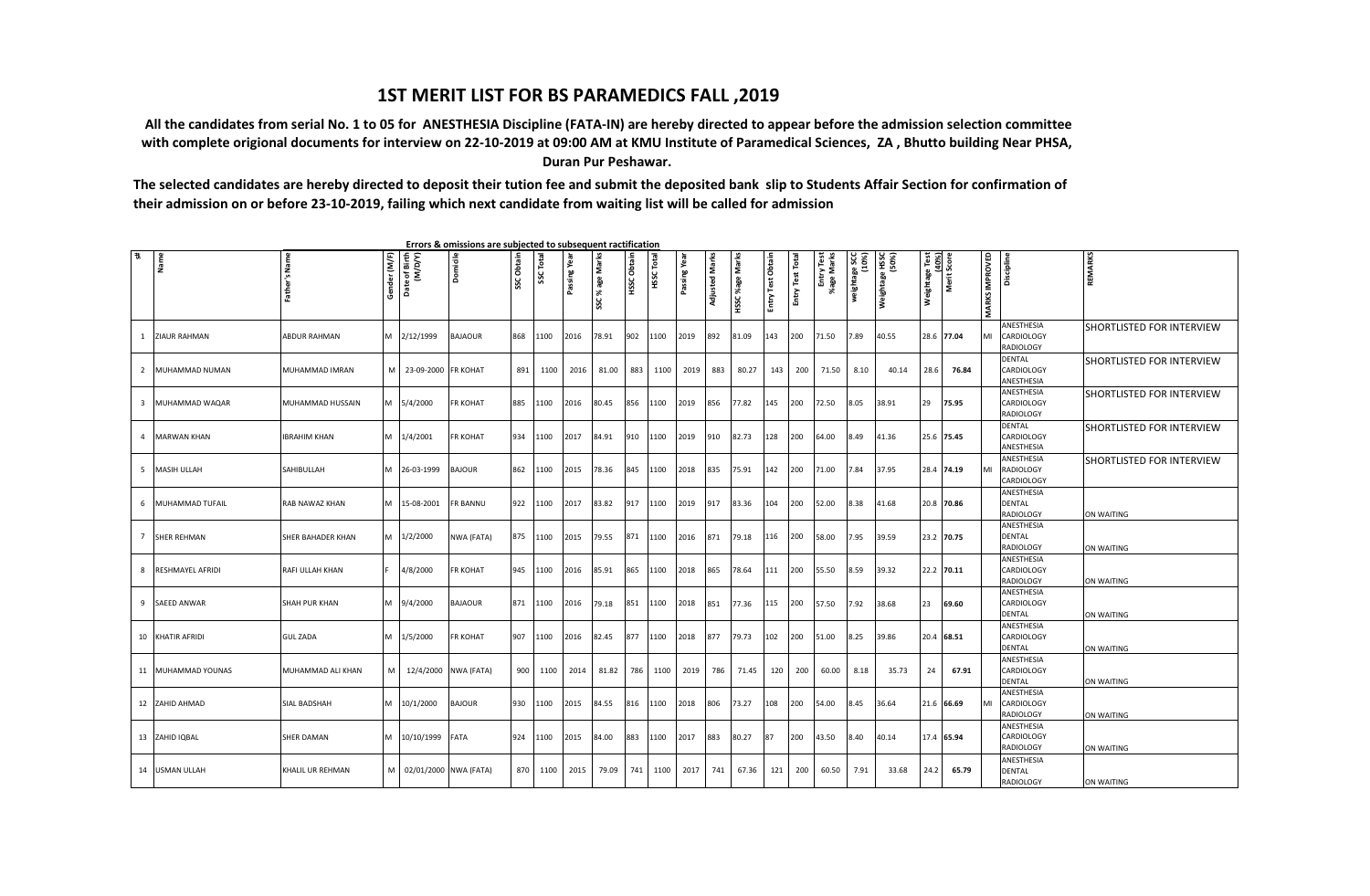| 15 MAZHAR KHAN       | <b>BAKHTAWAR KHAN</b> | м | 10/1/1999  | NWA (FATA)       | 877 | 1100 | 2017 | 79.73       | 848 | 1100 | 2018 | 848 | 77.09      | 95 | 200 | 47.50 | 7.97  | 38.55                    | 19 | 65.52      |    | ANESTHESIA<br>CARDIOLOGY<br>DENTAL              | ON WAITING        |
|----------------------|-----------------------|---|------------|------------------|-----|------|------|-------------|-----|------|------|-----|------------|----|-----|-------|-------|--------------------------|----|------------|----|-------------------------------------------------|-------------------|
| 16 ASAD ULLAH        | KALIM ULLAH           | M | 27-01-2002 | <b>BAJOUR</b>    | 870 | 1100 | 2017 | 79.09       | 851 | 1100 | 2019 | 851 | 77.36      | 93 | 200 | 46.50 | 7.91  | 38.68                    |    | 18.6 65.19 |    | ANESTHESIA<br>CARDIOLOGY<br><b>RADIOLOGY</b>    | ON WAITING        |
| 17 SALMAN AHMAD      | SYED MUHAMMAD KHAN    | M | 15-02-2000 | NWA (FATA)       | 867 | 1100 | 2015 | 78.82       | 822 | 1100 | 2017 | 822 | 74.73      | 96 | 200 | 48.00 | 7.88  | 37.36                    |    | 19.2 64.45 |    | ANESTHESIA<br>RADIOLOGY                         | ON WAITING        |
| 18 FAHIM ULLAH       | MIR GUL JAN           | M | 1/2/2000   | NWA (FATA)       | 876 | 1100 | 2015 | 79.64       | 848 | 1100 | 2017 | 848 | 77.09      | 89 | 200 | 14.50 | 7.96  | 38.55                    |    | 17.8 64.31 |    | ANESTHESIA                                      | ON WAITING        |
| 19 KHURSHID ALI      | MUHAMMAD ALI          | м | 20-03-2001 | FATA             | 913 | 1100 | 2017 | 83.00       | 833 | 1100 | 2019 | 833 | 75.73      | 89 | 200 | 44.50 | 8.30  | 37.86                    |    | 17.8 63.96 |    | ANESTHESIA<br>DENTAL<br><b>RADIOLOGY</b>        | ON WAITING        |
| 20 JALAL UD DIN      | MAHMOOD KHAN          | M | 03/10/2000 | FATA             | 939 | 1100 | 2015 | 85.36       | 850 | 1100 | 2017 | 850 | 77.27      | 78 | 200 | 39.00 | 3.54  | 38.64                    |    | 15.6 62.77 |    | ANESTHESIA<br><b>DENTAL</b><br><b>RADIOLOGY</b> | ON WAITING        |
| 21 NAVEED ULLAH      | MULVI ABDUL QUDOOS    | M | 17-01-2002 | <b>BAJOUR</b>    | 897 | 1100 | 2017 | 81.55       | 835 | 1100 | 2019 | 835 | 75.91      | 83 | 200 | 41.50 | 8.15  | 37.95                    |    | 16.6 62.71 |    | ANESTHESIA                                      | ON WAITING        |
| 22 ALTAF NOOR        | ZAHID NOOR            | M | 1/2/2001   | FATA             | 862 | 1100 | 2016 | 78.36       | 847 | 1100 | 2018 | 847 | 77.00      | 78 | 200 | 39.00 | 7.84  | 38.50                    |    | 15.6 61.94 |    | ANESTHESIA<br>CARDIOLOGY<br><b>DENTAL</b>       | ON WAITING        |
| 23 RAZA ULLAH        | <b>INAYAT KHAN</b>    | M | 1/2/2002   | MOHMAND          | 898 | 1100 | 2017 | 81.64       | 797 | 1100 | 2019 | 797 | 72.45      | 87 | 200 | 43.50 | 8.16  | 36.23                    |    | 17.4 61.79 |    | ANESTHESIA<br>CARDIOLOGY<br><b>DENTAL</b>       | ON WAITING        |
| 24 FIDA ULLAH        | YASIN                 | M | 14-03-2002 | FATA             | 903 | 1100 | 2017 | 82.09       | 888 | 1100 | 2019 | 888 | 80.73      | 66 | 200 | 33.00 | 3.21  | 40.36                    |    | 13.2 61.77 |    | ANESTHESIA<br>CARDIOLOGY<br><b>DENTAL</b>       | ON WAITING        |
| 25 ZULFIQAR ALI SHAH | MUHAMMAD AZIZ SHAH    | M | 1/3/1999   | NWA (FATA)       | 925 | 1100 | 2015 | 84.09       | 889 | 1100 | 2017 | 889 | 80.82      | 61 | 200 | 30.50 | 3.41  | 40.41                    |    | 12.2 61.02 |    | ANESTHESIA<br><b>DENTAL</b><br>RADIOLOGY        | ON WAITING        |
| 26 HARIS MEHMOOD     | KHALID MEHMOOD        | М | 17-03-2000 | FR KOHAT         | 847 | 1100 | 2017 | 77.00       | 824 | 1100 | 2019 | 824 | 74.91      | 78 | 200 | 39.00 | 7.70  | 37.45                    |    | 15.6 60.75 |    | ANESTHESIA<br><b>DENTAL</b>                     | ON WAITING        |
| 27 MUHAMMAD ISMAIL   | HAJ MAIEEN            | M | 20-02-2000 | FR KOHAT         | 824 | 1100 | 2016 | 74.91       | 828 | 1100 | 2019 | 828 | 75.27      | 78 | 200 | 39.00 | 49.   | 37.64                    |    | 15.6 60.73 |    | ANESTHESIA<br><b>DENTAL</b><br>RADIOLOGY        | ON WAITING        |
| 28 SHAFI ULLAH       | <b>BULLA KHAN</b>     | M | 1/3/2002   | NWD (FATA)       | 939 | 1100 | 2017 | 85.36       | 871 | 1100 | 2019 | 871 | 79.18      | 62 | 200 | 31.00 | 3.54  | 39.59                    |    | 12.4 60.53 |    | ANESTHESIA<br>CARDIOLOGY<br>DENTAL              | ON WAITING        |
| 29 AYSHAD ULLAH      | ABDUL SAHIB KHAN      | M | 1/1/2002   | <b>FATA NWTD</b> | 864 | 1100 | 2017 | 78.55       | 851 | 1100 | 2019 | 851 | 77.36      | 69 | 200 | 34.50 | 7.85  | 38.68                    |    | 13.8 60.34 |    | ANESTHESIA<br>CARDIOLOGY<br>DENTAL              | ON WAITING        |
| 30 KAMRAN ULLAHH     | BAKHTAWAR SHAH        | M | 36892      | <b>BAJAUR</b>    | 826 | 1100 | 2016 | 75.0909 821 |     | 1100 | 2019 | 811 | 73.7273 78 |    | 200 | 39    | 7.509 | 36.8636364 15.6 59.97273 |    |            | MI | RADIOLOGY<br>ANESTHESIA<br>CARDIOLOGY           | ON WAITING        |
| 31 MUHAMMAD USMAN    | KIFAYAT ULLAH         | M | 13-11-2001 | <b>BAJOUR</b>    | 862 | 1100 | 2017 | 78.36       | 766 | 1100 | 2019 | 766 | 69.64      | 83 | 200 | 41.50 | .84   | 34.82                    |    | 16.6 59.25 |    | ANESTHESIA<br>CARDIOLOGY<br>RADIOLOGY           | ON WAITING        |
| 32 MUHAMMAD ALI SHAH | HAZRAT REHMAN         | M | 15-03-2000 | NWA (FATA)       | 876 | 1100 | 2016 | 79.64       | 823 | 1100 | 2018 | 823 | 74.82      | 65 | 200 | 32.50 | 7.96  | 37.41                    | 13 | 58.37      |    | ANESTHESIA<br>CARDIOLOGY<br>RADIOLOGY           | <b>ON WAITING</b> |
| 33 MUHAMMAD ASLAM    | SHER ASLAM            | M | 21-04-2001 | <b>F.R KOHAT</b> | 792 | 1100 | 2019 | 72.00       | 855 | 1100 | 2019 | 855 | 77.73      | 60 | 200 | 30.00 | 7.20  | 38.86                    | 12 | 58.06      |    | ANESTHESIA<br>CARDIOLOGY                        | ON WAITING        |
| 34 FAZLI AKBAR       | AWAL SHER             | M | 10/2/2001  | MOHMAND          | 867 | 1100 | 2017 | 78.82       | 744 | 1100 | 2015 | 744 | 67.64      | 81 | 200 | 40.50 | 7.88  | 33.82                    |    | 16.2 57.90 |    | ANESTHESIA<br>CARDIOLOGY<br><b>DENTAL</b>       | ON WAITING        |
| 35 SAMI ULLAH        | MUHAMMAD SHER KHAN    | м | 3/12/2001  | FR BANNU         | 890 | 1100 | 2017 | 80.91       | 844 | 1100 | 2019 | 844 | 76.73      | 54 | 200 | 27.00 | 8.09  | 38.36                    |    | 10.8 57.25 |    | ANESTHESIA<br>CARDIOLOGY<br><b>RADIOLOGY</b>    | <b>ON WAITING</b> |